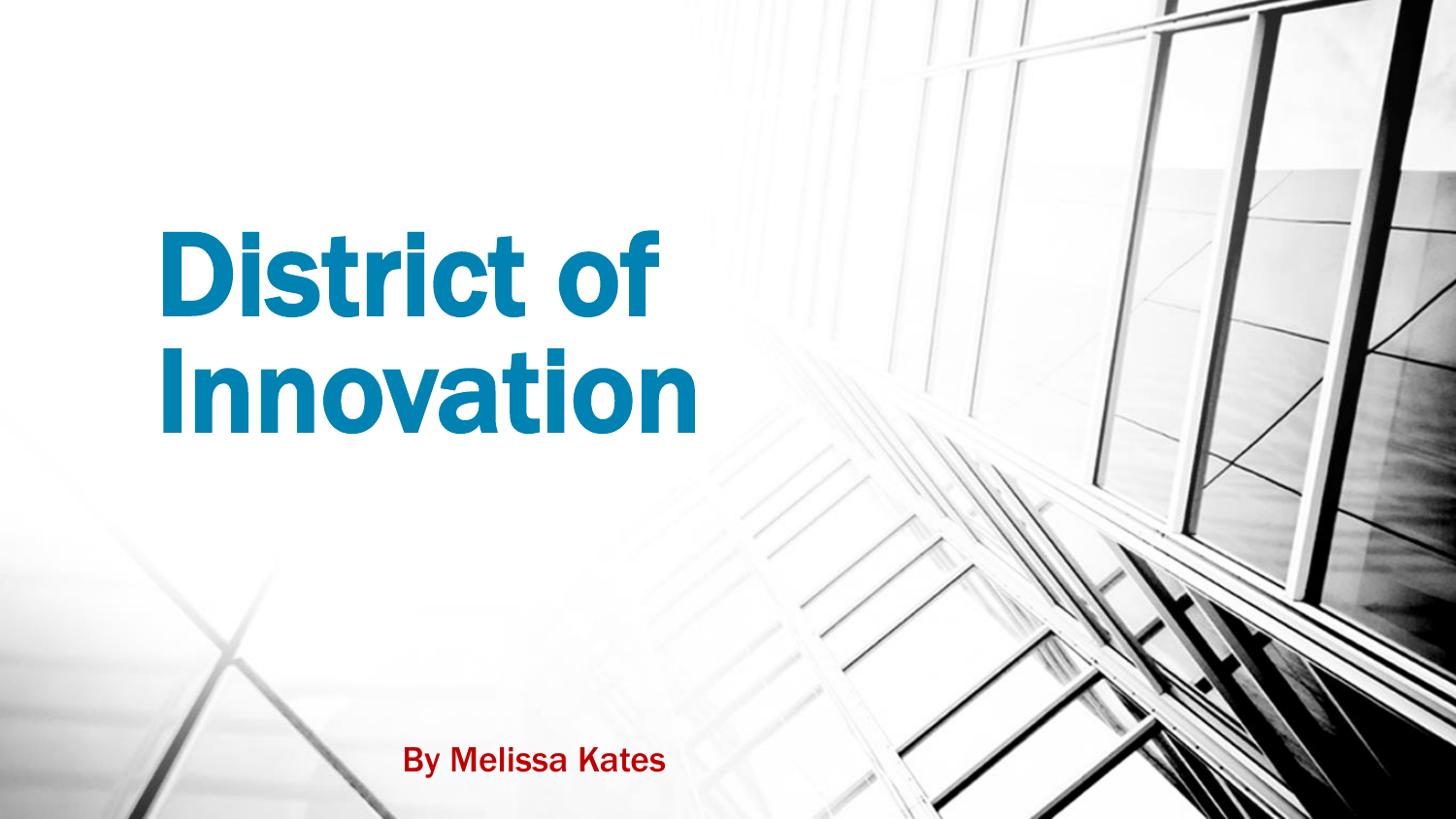## What is a District of Innovation?

Gives school districts most of the flexibilities available to Texas' openenrollment charter schools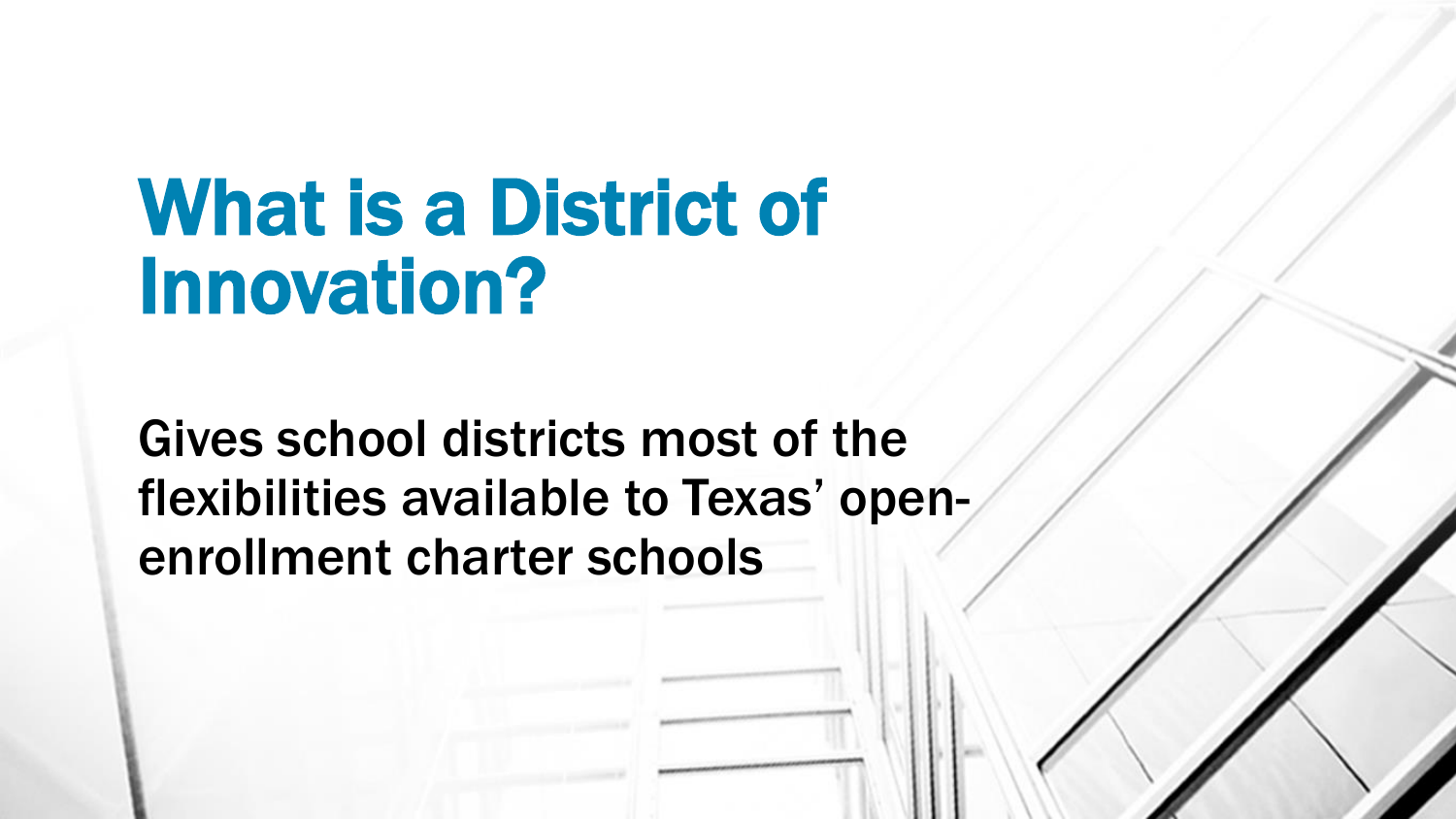#### How does Duncanville ISD become a District of Innovation (DOI)?

#### STEP ONE:

The Board:

- Passes a Resolution,
- Conducts a public hearing to consider developing an innovation plan,
- Votes to pursue becoming a DOI, and
- Appoints a Committee to develop the DOI Plan.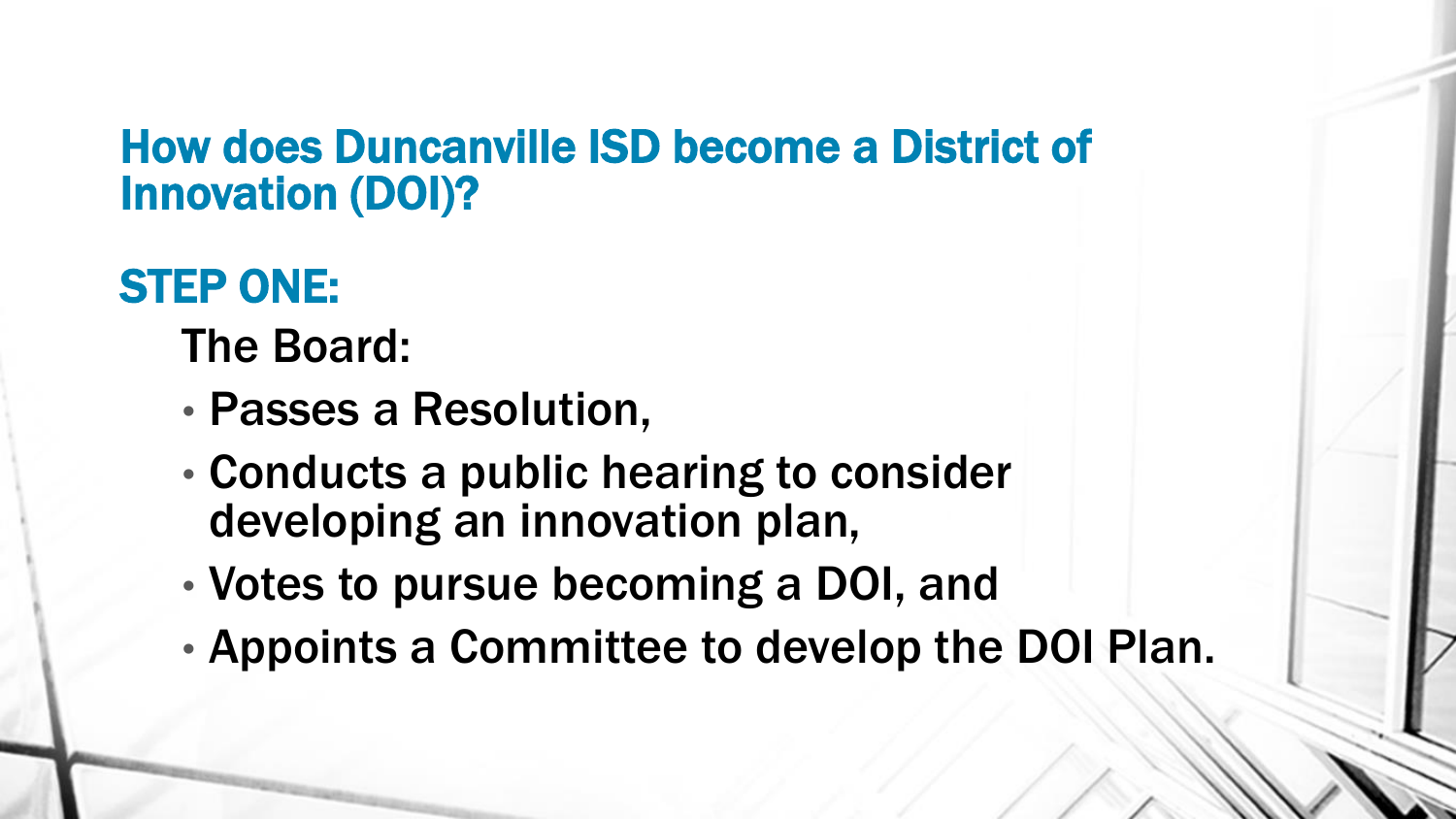### STEP TWO:

- The District of Innovation Committee:
- •Develops the DOI Plan,
- •Identifies what portions of the Education Code that will be exempted by the plan,
- •Brings the DOI Plan to the Board.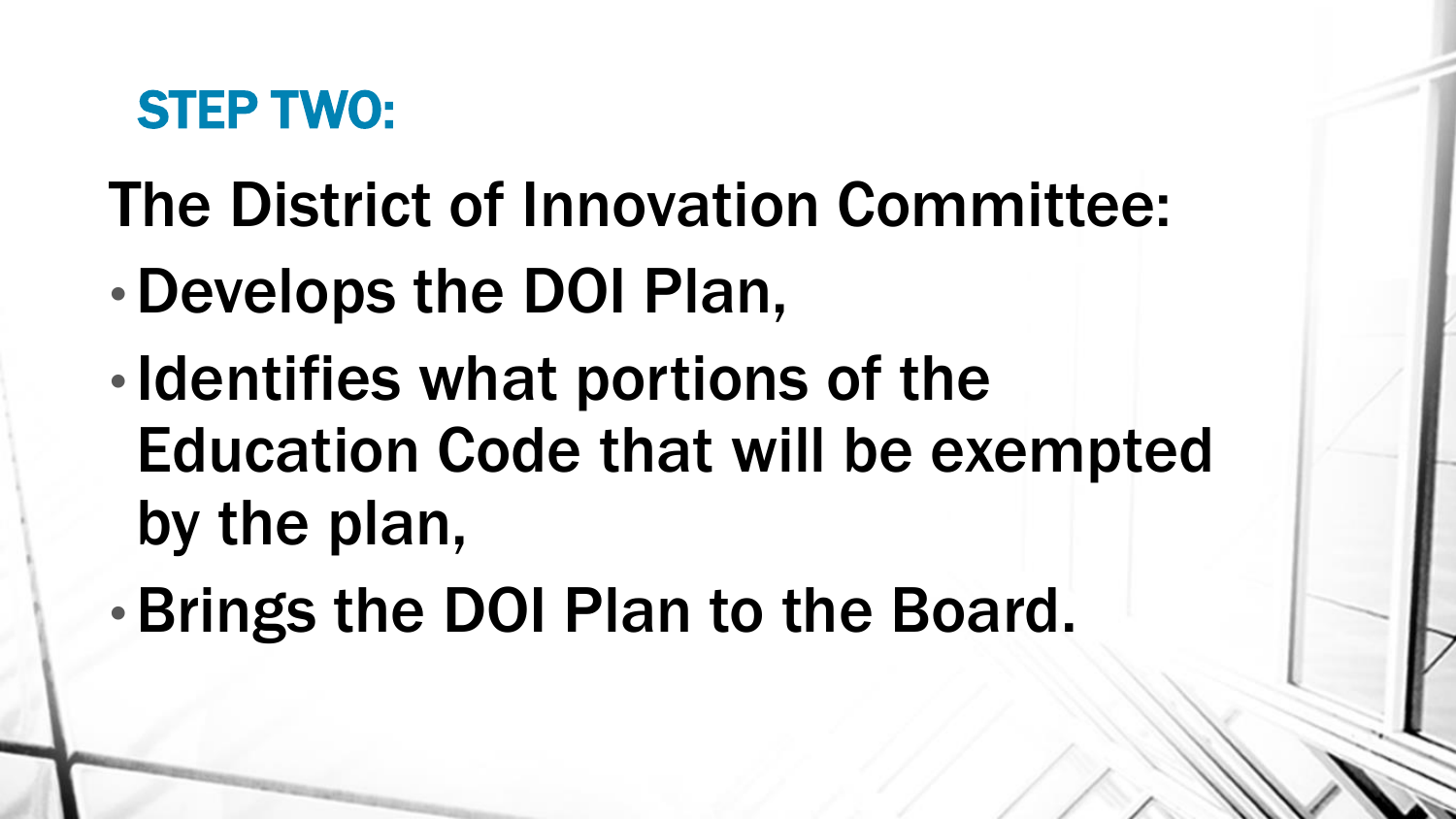## STEP THREE:

- DOI Plan posted on the district website for at least 30 days,
- The Board notifies the Commissioner of intent to adopt a plan, and
- The Committee holds a public meeting to consider and approve the final version with a majority vote.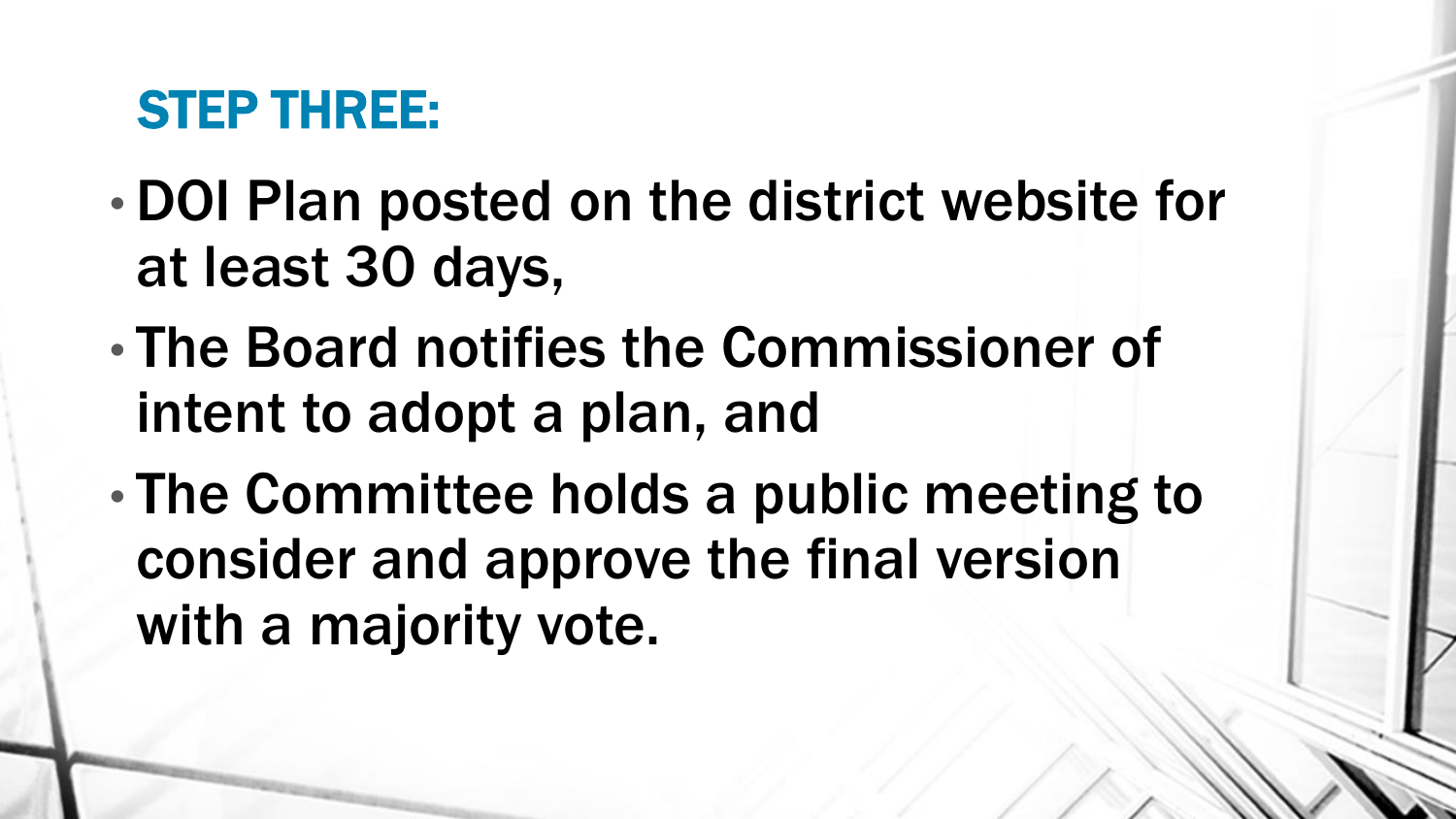## STEP FOUR:

- The Board of Trustees votes on the DOI Plan at a Board meeting,
- The Board must adopt the DOI Plan with two-thirds majority vote, and
- Notify the Commissioner of the Adopted DOI Plan.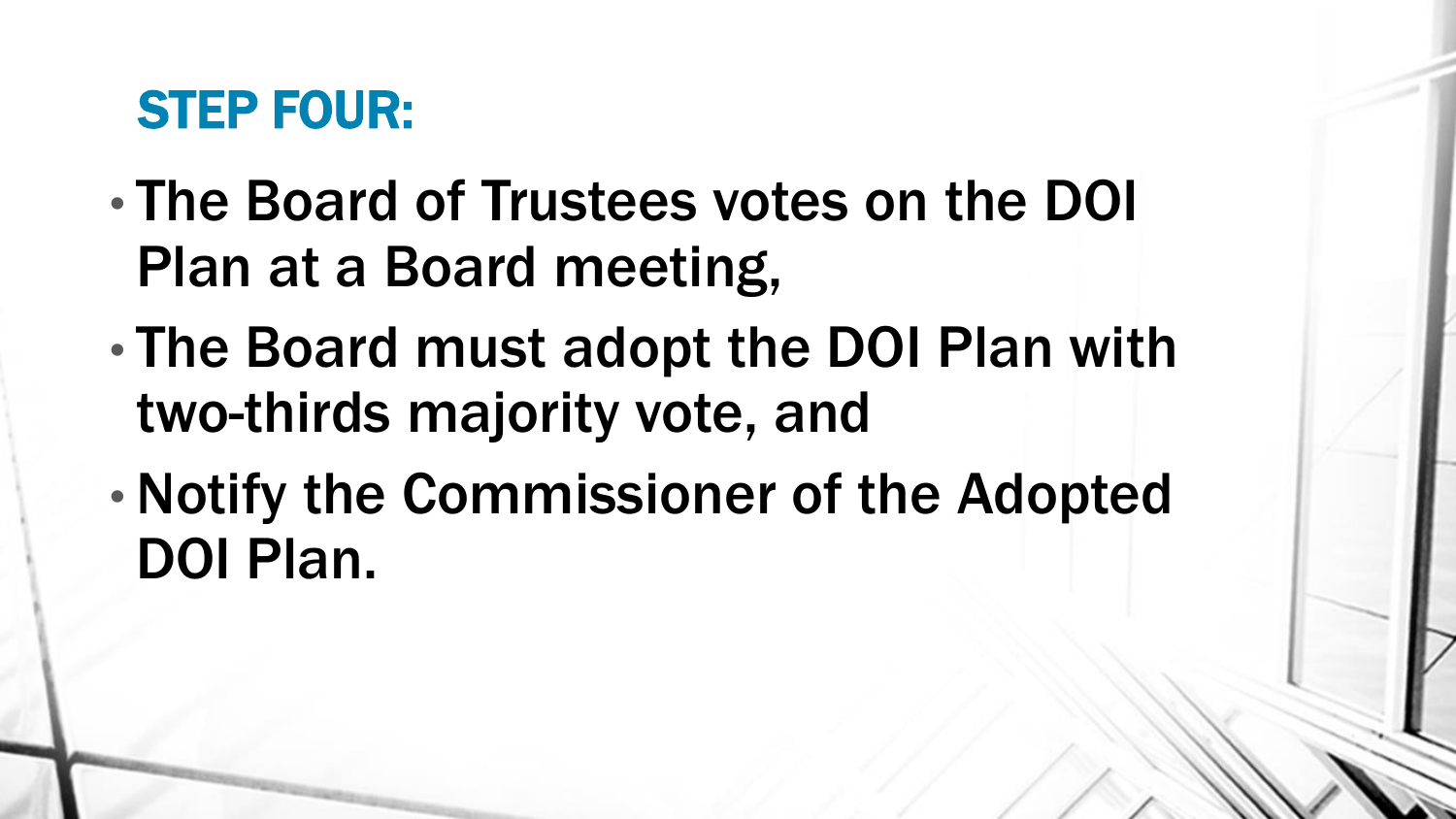## What flexibilities are available under an Innovation Plan?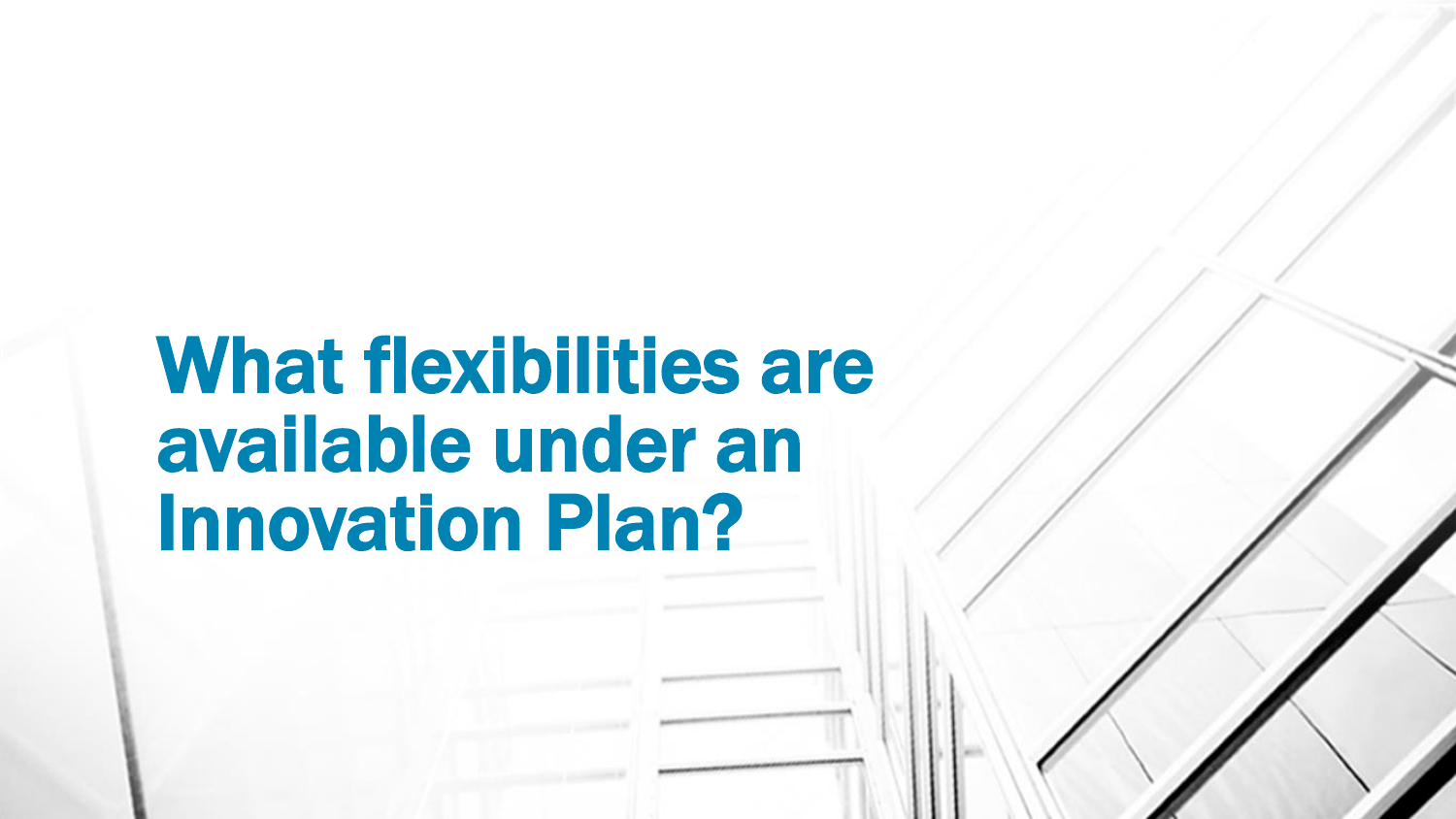## Allowable Exemptions…

- Educator Certification
- Teacher Contracts
- First and Last Day of School
- Length of School Day
- Class Size
- Designation of Campus Behavior Coordinator
- Certain Purchasing and Contract Requirements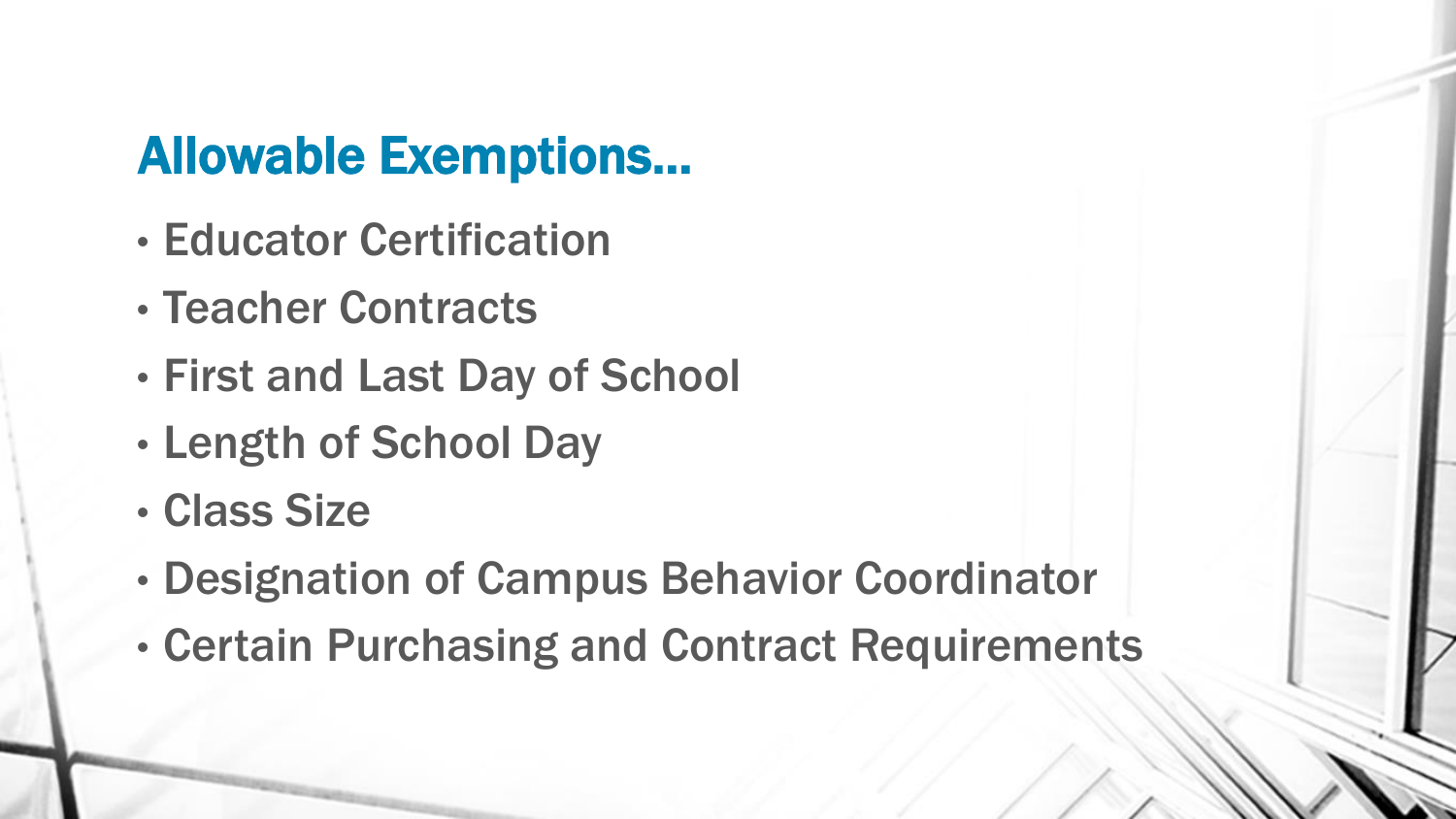## Prohibited Exemptions…

- District Governance
- Curriculum
- State Assessment System
- State Accountability System
- School Finance
- Federal Requirement
- Other requirements in state law outside of the Education Code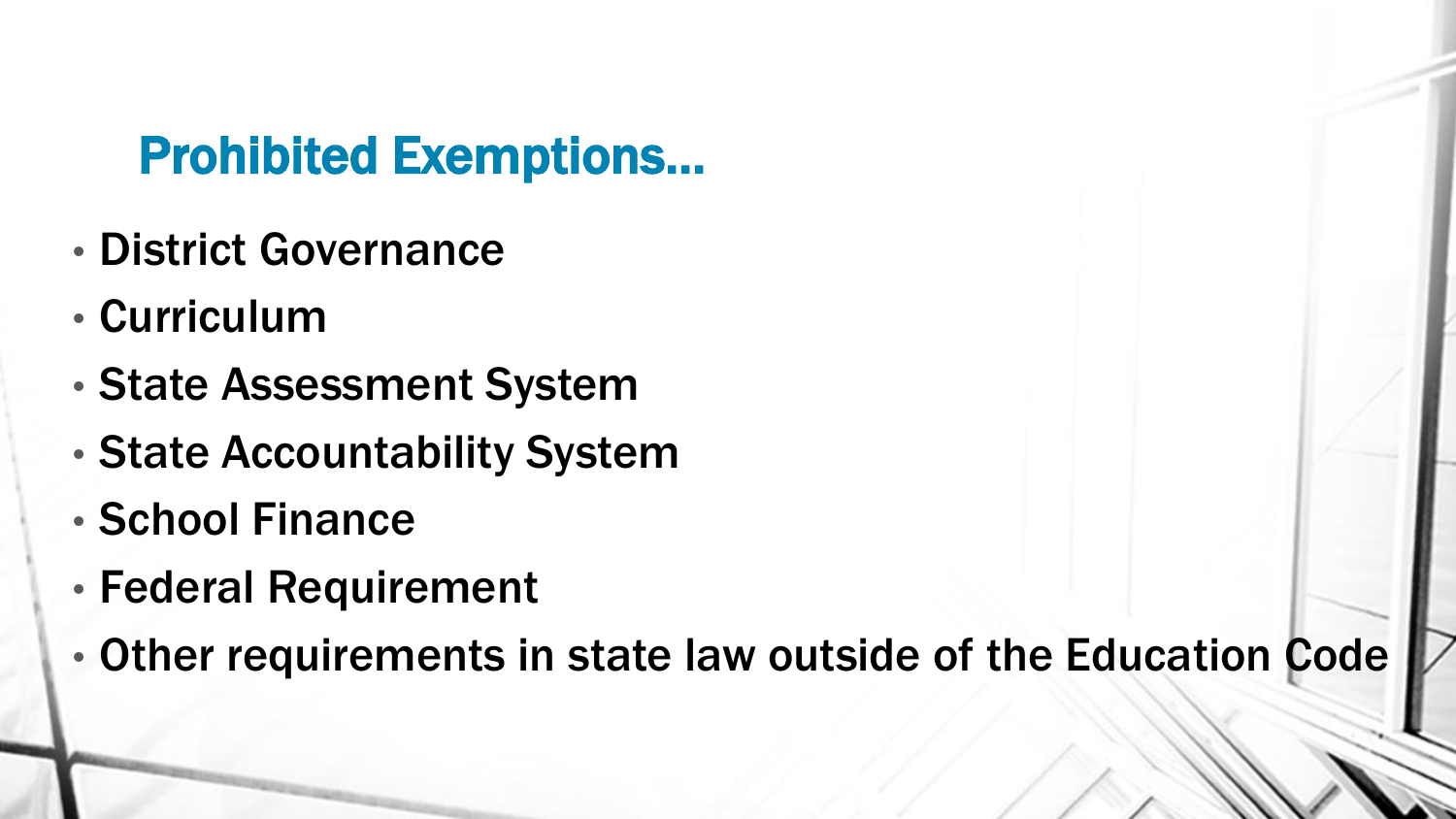### Things to consider…

- More flexibility with blended learning so can utilize more online learning
- With beginning school earlier, will have the opportunity to have more balance in instructional days during both semesters
- With adjusting the teacher certification requirements, can hire teachers for CTE classes that are master plumbers, welders, etc…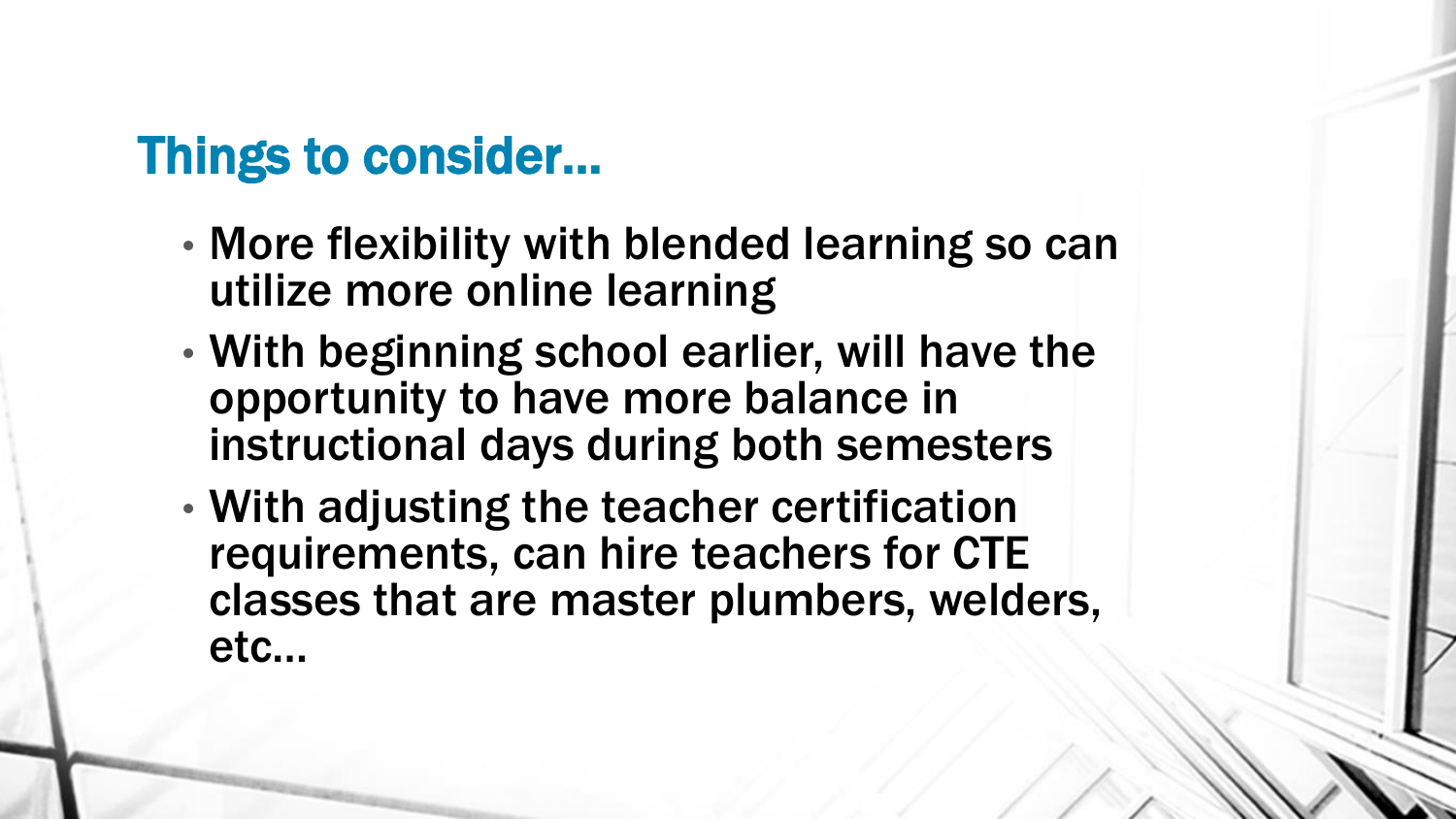## Timeline:

February: Begin meeting with various teachers, staff, parents and community member to discuss possible options for the DOI

March 20<sup>th</sup>: Board will vote on resolution; hold public hearing on a District of Innovation; appoint committee to develop innovation plan

March 23<sup>rd</sup>: Present DOI to DAP Committee and begin to develop plan

March-April: Continue developing plan with the Committee

- April 8th: Post Plan on Duncanville ISD Website
- By May 8<sup>th</sup>: Committee will hold a public meeting and vote on Plan

May 8<sup>th</sup>: Board will vote on whether to adopt District of Innovation Plan; Plan is effective on date of passage.